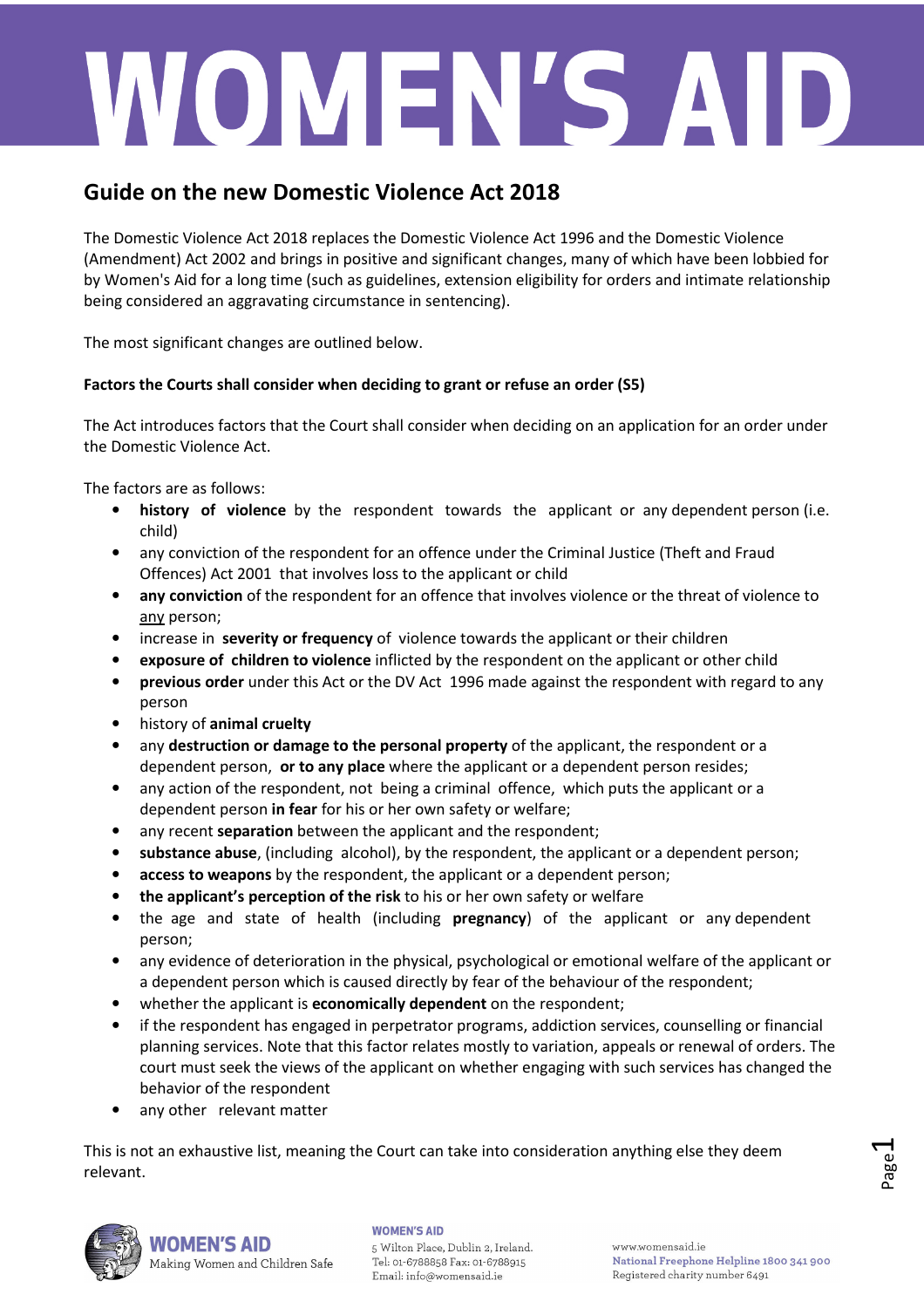

Note that now if the Court is satisfied that the threshold for making an order has been reached, (that is, if the safety and welfare of the applicant requires it) it **shall** make an order (previously it **may** make it).

### **Eligibility for orders**

There are important changes in eligibility, highlighted in red

### **Safety and Protection Orders**

The most important change is that now **all partners in an intimate relationship** are eligible for Safety and Protection orders, with no need of cohabitation.

Note that the relationship only needs to be "intimate" (and not also "committed" as previously) and that relationship does not cease to be an "intimate relationship" for the purposes of this Act by reason only that it is no longer sexual in nature.

Therefore all the following are eligible for Safety and Protection orders:

- Spouses and civil partners
- Parents with a child in common
- Partners in an intimate relationships (including cohabitants and dating partners)
- Parents of an abusive child, when the abuser is a non-dependent child (i.e. an adult)
- People residing with the respondent in an non contractual relationship

All of the above include former partners as well (e.g. former spouse, cohabitant, etc.)

**In practice anybody in an intimate relationship can now apply for a Safety or a Protection order.**

Note that applications for ex parte Protection Orders will now require an affidavit/sworn statement

### **Barring Orders and IBOs**

The major change is that now there is no minimum period of cohabitation required for cohabitant applicants.

Therefore the following applicants are eligible for Barring Orders and Interim Barring Orders

- Spouses and civil partners
- Cohabitants who live in an intimate relationship AND who satisfy the property test (which means that the applicant must have an equal or greater interest in the property than the respondent). NO minimum period of cohabitation required. NO need for the relationship to be "committed".
- Parents when the abuser is a non-dependent child (i.e. if the abusive child is an adult) and who satisfy the property test.

All of the above include former partners (e.g. former spouse, cohabitant etc.)

As before an IBO made ex-parte can only last up to 8 working days.



Making Women and Children Safe

### **WOMEN'S AID**

5 Wilton Place, Dublin 2, Ireland. Tel: 01-6788858 Fax: 01-6788915 Email: info@womensaid.ie

www.womensaid.ie National Freephone Helpline 1800 341 900 Registered charity number 6491

Page  $\boldsymbol{\sim}$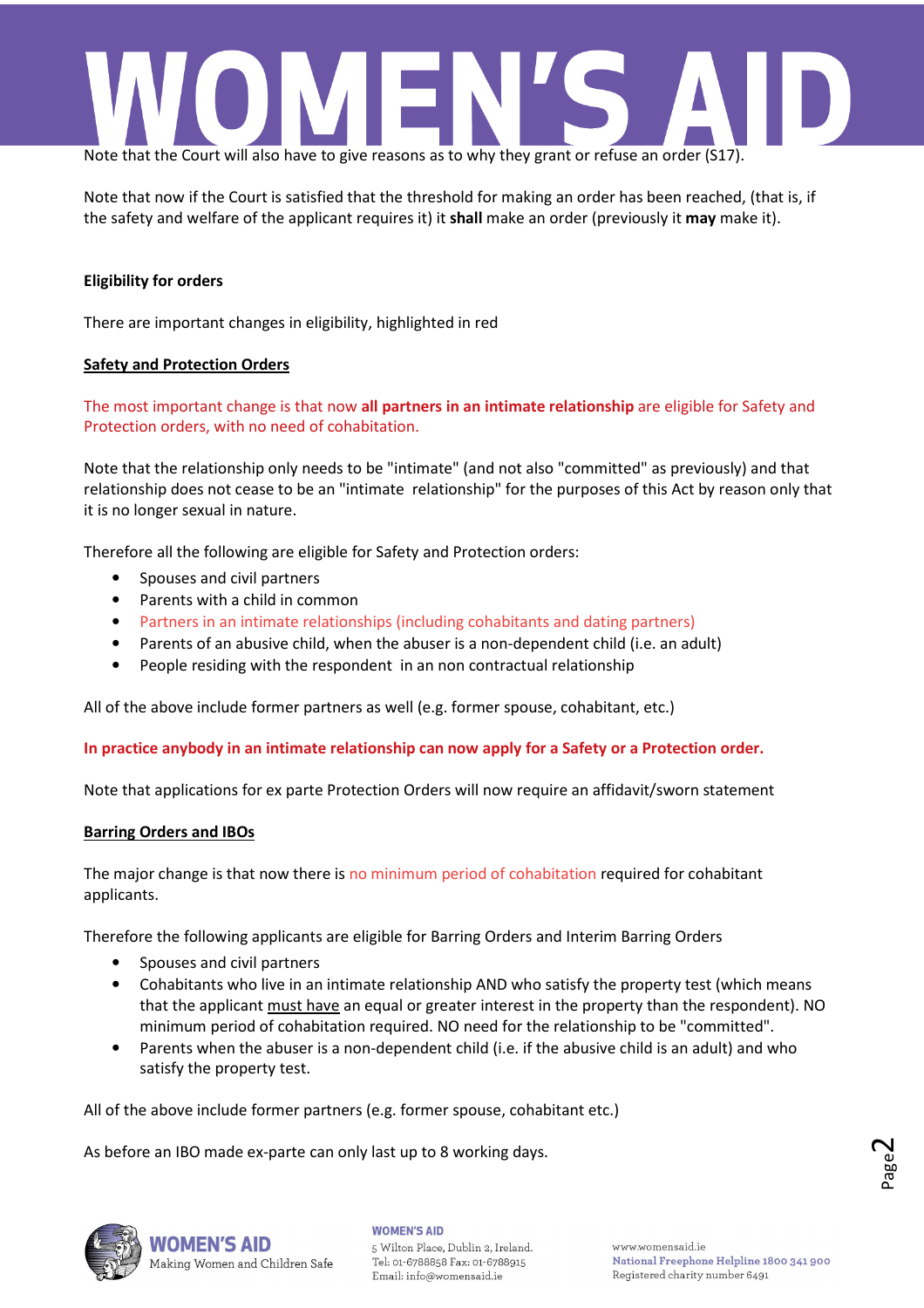## Note than the affidavit / sworn statement for an ex-parte IBO needs to include information on whether the

property from which the applicant intends to bar the respondent is also / include a place of business of the respondent.

### **Emergency Barring Order**

This is a new order that gives time-limited protection where there is an immediate risk of significant harm to **cohabitants who do NOT satisfy the property test**. For example women who do not own or co-own the home or do not have their name on the lease.

The Emergency Barring Order can last a **maximum of 8 working days.** A further EBO can be applied for only a month after the expiration of the first one, unless there are exceptional circumstances

It can be made ex-parte as an IBO and prohibits the same behaviours as a BO/IBO.

### **Behaviours prohibited by orders**

- The behaviours prohibited by the various orders remain as before.
- In addition for all orders the Court can also now include a **prohibition on following or communicating (including by electronic means) with the applicant or the dependent person /child.**
- When granting Barring, Safety or Emergency Barring Order, the Court can now also **recommend** that the respondent engages in a perpetrator program, an addiction service, counselling or a financial planning program. The Court may consider the engagement of the perpetrator with such services and any outcomes when renewing, dismissing or varying an order. In such cases, the Court will have to consider the views of the applicant.

Domestic violence orders will remain in force in respect of children after they reach the age of 18, until the orders expire. Previously they expired when the child became 18 years old.

### **Special Sitting of District Court (S24)**

This is a new provision to address the issue of women needing orders **out of hours**, when the court is not sitting in an emergency situation.

Under this provision, a Garda Síochána not below the rank of sergeant may request the Courts Service to arrange a special sitting of the District Court for the purposes of an out of hours application for an **Interim Barring order, Protection order or Emergency Barring order.**

It is not limited only to cases where a Garda attends an incident, it also include cases where a victim of domestic violence walks into a Garda station and seeks assistance.

The District Court, would then contact a judge and, if the judge agrees, arrange a special sitting.

This is not exactly the Out of Hours Barring Order that Women's Aid has been asking for but it is a step in the right direction.



Page ო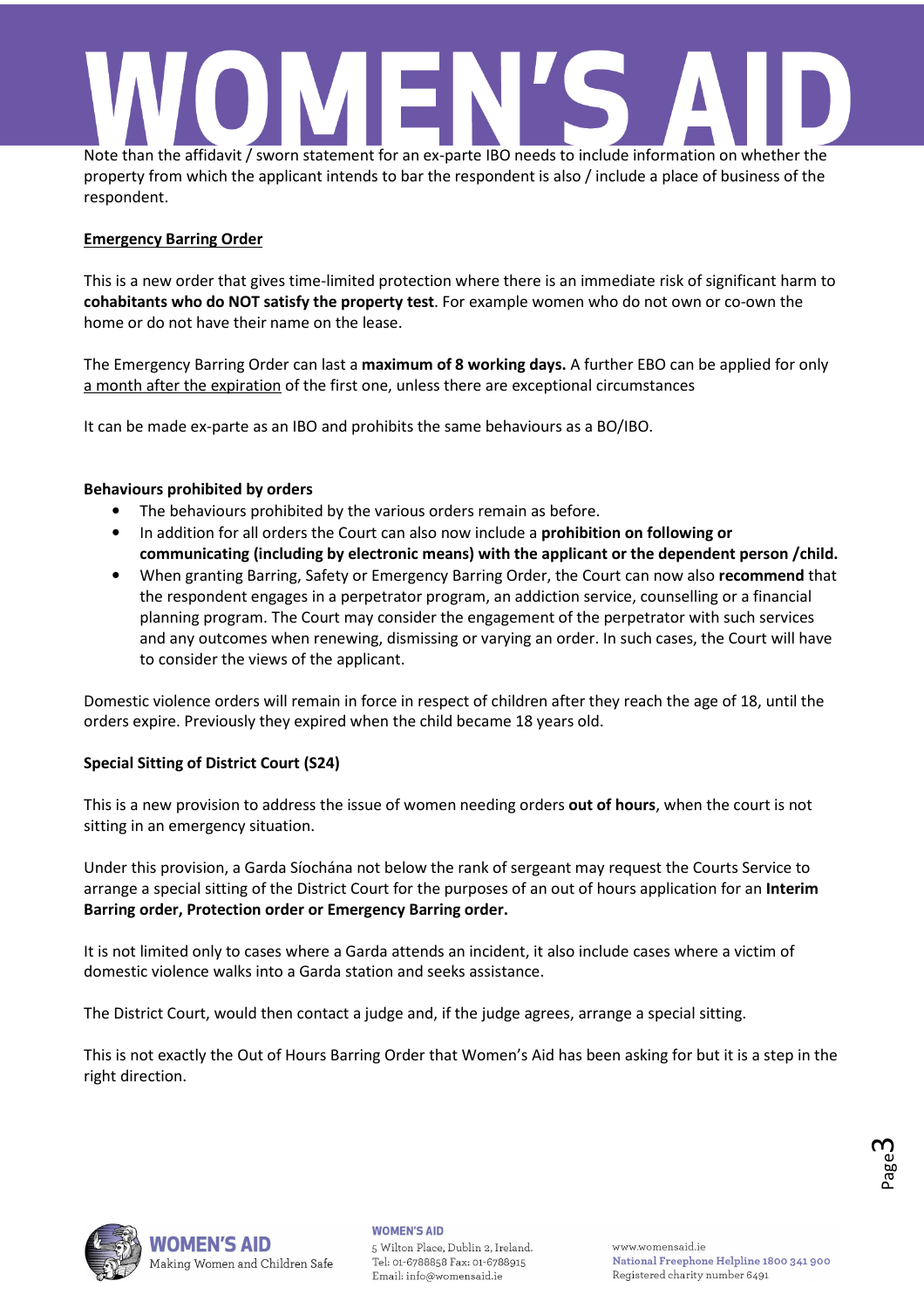

The Domestic Violence Act 2018 provides a number of measures that will improve women's experience when going to court. This links in with measures already included in the Victims of Crime Act.

- The Courts Service will have to provide information on support services for victims of domestic violence to applicants for orders.
- Section 16 provides protection against cross-examination conducted in person as follows:
	- Children giving evidence in an application for a DV order cannot be cross examined in person by either the respondent or the applicant
	- In case of adults giving evidence in applications for DV orders the Court **may** prohibit cross examining by respondent or applicant. For example the Court will be able to prohibit selfrepresenting abusers from personally cross examining women applying for orders
	- Note that cross examining will still have to take place, but through a legal representative
- Evidence may be given by video link to avoid the risk of intimidation (at discretion of the court)
- An applicant (but not a respondent) has the right to be accompanied in court by a support person, including a support worker. The court may refuse to allow the applicant being accompanied by a particular support person, but it would have to give reasons as to why.

### **Serving of orders (S18)**

The Court may order that any orders under the DV Act are served by the Garda to the respondent if the court believes the respondent may avoid service of the order or for any other good reason.

### **Children's views for orders sought on behalf of a child (S27)**

Children will be able to make their views known to the court where a Safety or Barring order is sought on behalf of, or will partly relate to, a child. The court will have the option of appointing an expert to assist the court to ascertain the views of the child.

### **Breaches**

- Penalties for breaches remain the same: a class B fine, or 12 months imprisonment or both
- **Breaches will also now be heard in camera** and there will be restriction on media reporting in order to maintain anonymity

### **New Offence of forced marriage (S 38)**

The Act brings in a new criminal offence of forced marriage, including removing a person from Ireland for the purpose of them being forcibly married. The current legislation that enables people under 18 to marry will be repealed.

### **New Offence of coercive control (S 39)**





Making Women and Children Safe

### **WOMEN'S AID**

5 Wilton Place, Dublin 2, Ireland. Tel: 01-6788858 Fax: 01-6788915 Email: info@womensaid.ie

www.womensaid.ie National Freephone Helpline 1800 341 900 Registered charity number 6491